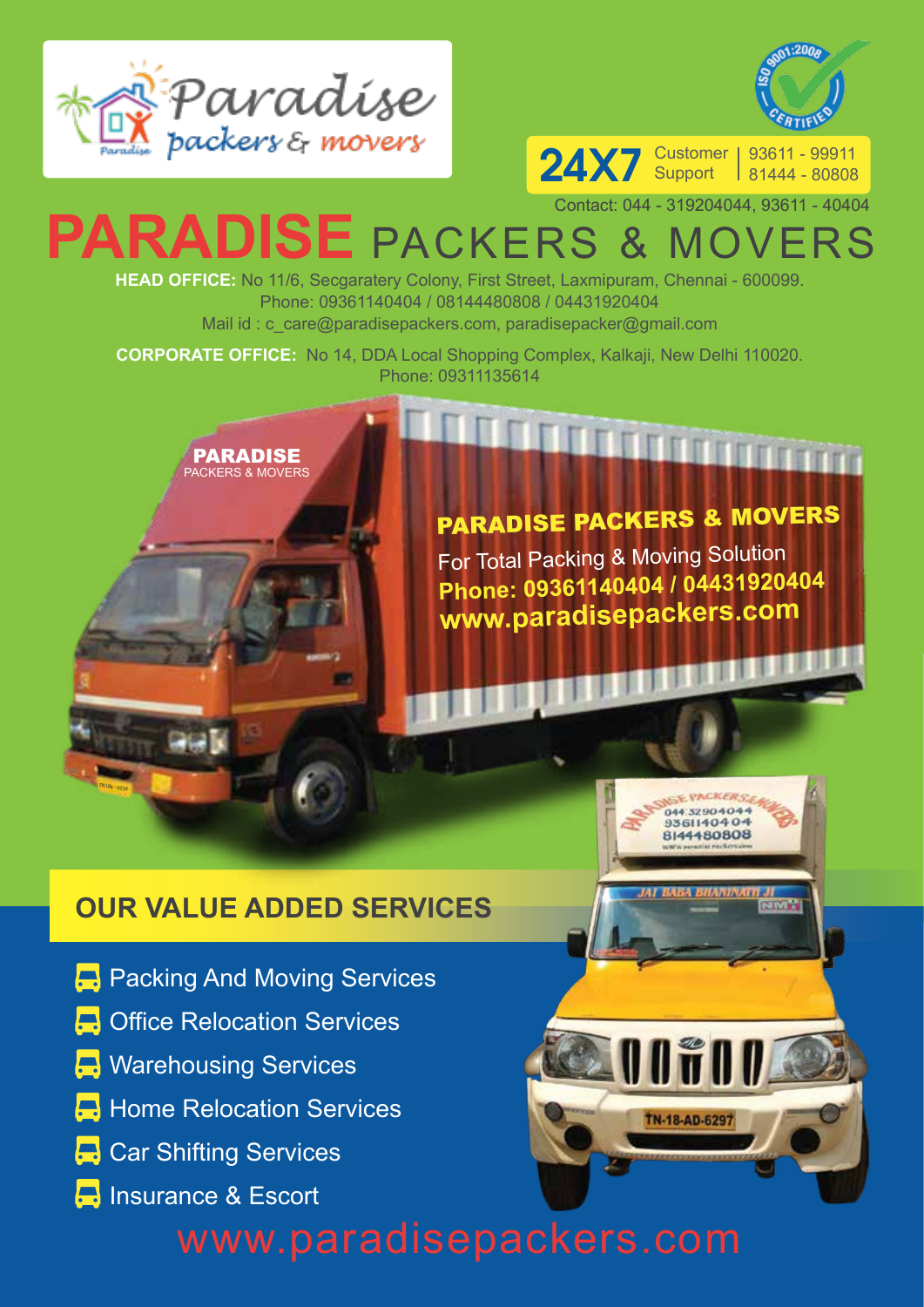#### **AN INTRODUCTION**

Welcome to Paradise Packers & Movers is a renowned service provider for packing and moving of households, office furniture and equipments, plant and machineries, industrial goods and so on. Paradise Packers & Movers is a leader in the relocation industry and serves its customers country wide. Paradise Packers & Movers is an independent relocation management company and is ranked as one of the country's leading packers and mover's specialization in household & corporate goods transportation with facilities for warehousing and storage. We provides world class Packers and Movers Services in Chennai, considering each and every detail assuring complete safety of the customer's Possessions till they reach their desired Destination that why we are very highlighted as a one of the leading Packers and Movers in Chennai. Being a professional and experienced packer, Paradise Packers & Movers are here to shift your valuable and precious house hold goods to your destination - safety and in time.



#### **PACKING SERVICES**

All the packing processes is done under the guidance and supervision of our packaging experts, who work tirelessly making sure that the goods are perfectly packed and don't get damaged during transportation. Our team of experts keeps a stringent eye on every activity that takes place during the packing and moving of goods from one place to the other. we are one of the leading packers and movers in India and render valuable packing and moving services to our esteemed clients.

#### **UNPACKING SERVICES**

In unpacking the role of Paradise Packers & Movers can't be ignored. Our experienced professionals and dedicated team help your unpack packing of your valuable belongings at new destination. We are a leading player for packing and moving in India, and known for our effective and prompt services. Our services have carved out a niche for ourselves in the national market for our better relocation in India. We also provide useful information related to packing and unpacking. While unpacking our staffs unpack quickly taking special care of your belongings. We help not only in unpacking but also rearrange your belongings according to your desire or instructions.





#### **UNLOADING SERVICES**

Unloading of goods to demand a lot of expertise. After arrival your goods to the new destination, our professionals also unload, unpack and rearrange your goods in proper way and under your instruction. As the loading part is important, Unloading also needs to be done by professionals to prevent last minute damages. Our main motto is to offer safe, quick, systematic, well organized, professional loading and unloading of our customer's belongings. Loading and unloading is very important aspect of relocation.

#### **LOADING SERVICES**

Our loading experts acquire right skill and knowledge of modern loading equipments including loading spouts, tilt tables, fork lifters, cranes, hydraulic jacks, conveyor dock for loading and unloading systems to load goods properly in trucks, trailers, containerized vehicles and special containers for safe and prompt transportation of goods to their destination. Packing the goods with complete efficiency would only be successful if they are loaded and unloaded for transportation with complete care. Also, they acquire right sense of stacking of goods, movement of heavy and light cartons, stacking of lighter articles over heavy articles With Paradise Packers and Movers, you can surely avail professional household goods loading, industrial goods loading services at most competitive rates ensuring complete safety of goods during transition.

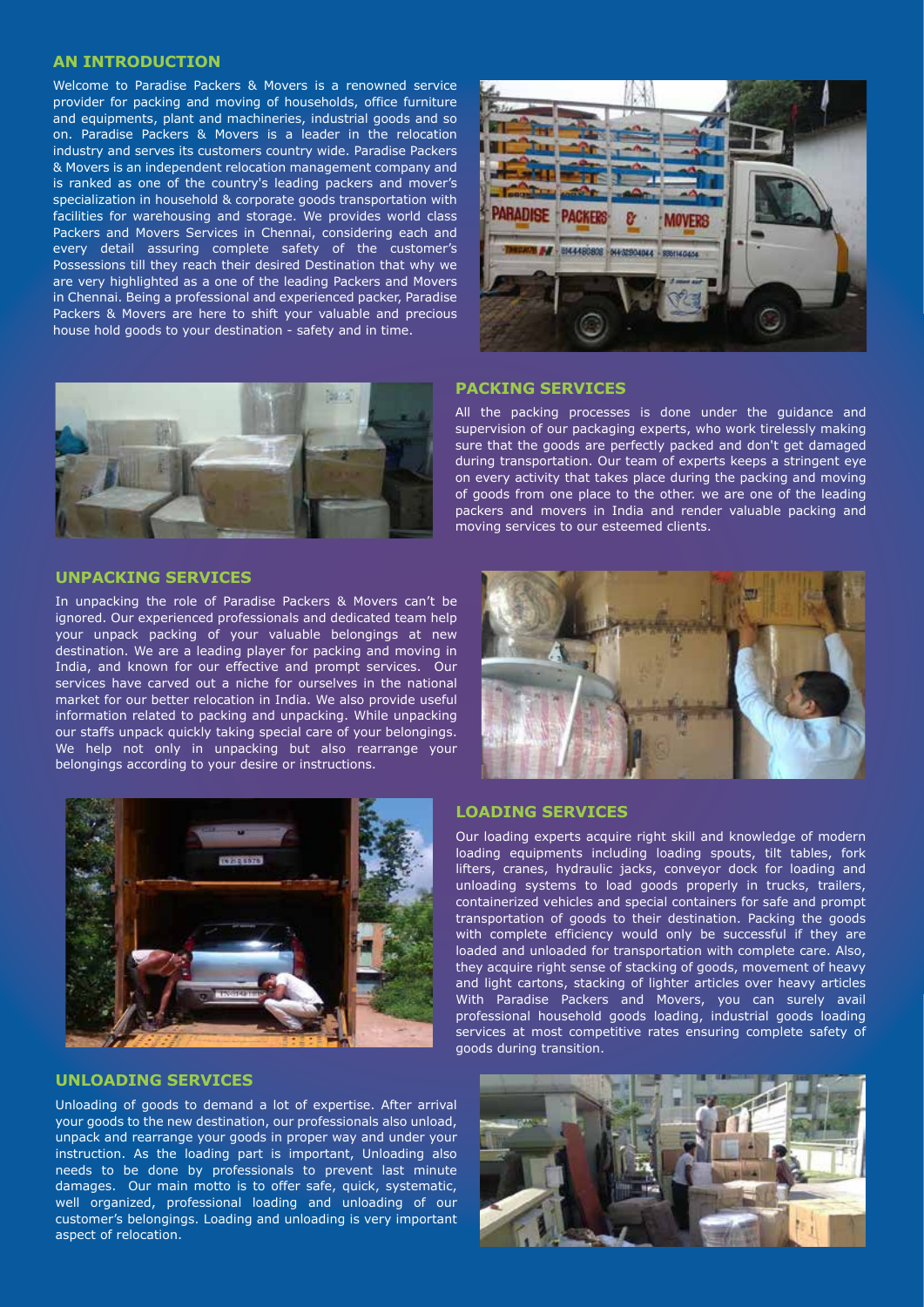#### **TRANSPORTATION**

We hold expertise in offering a quality range of transportation facility to ensure secure and safe transit of goods from one place to another. Our diligent team assists us in transferring all kinds of goods from the existing place to its final destination as per the client's information.This makes us easier to transport goods to any nook and corner of the world with an ease at the door step of the client. So for any mode of transportation services we are always there for you. Clients satisfaction is an utmost priority to us thus we believe in serving the excellence to our clients. We are also famous for timely completion of our consignment. We have well highly qualified driver who are proficient in driving.



#### **INSURANCE**

We have an excellent damage free record with our clients but in the event of unforeseen circumstances like accident, items can be damaged. To protect the items during move make sure that you get your effects insured by an Indian backed Insurance company. We provide insurance services on household shifting, car relocation services, official goods relocation, industrial goods consignment etc. If any casualties and mishaps take place company is going to minimize the loss. We ensure our clients are assisted with proper documentation and paper work so that our clients are rest assured about the safety of their belongings. During the course of transportation we offer insurance services so that in case of any unavoidable circumstances our customers do not have to bear the losses Our suitable insurance services not only insure the safety of the goods but also make our customer free from all the unwanted tension and hesitation of shifting.



#### **OFFICE RELOCATION**

Paradise Packers & Movers is the most popular relocation company in Chennai, India. At times emerges the need for shifting the office set-up to a whole new building in a new place. Pre departure planning, professional packing and crafting, medium of transportation and finally the storage facility every little details needs to be checked before the shifting which can be efficiently done by the help of the office relocation services provider. Definitely it happens for the better part on the office, but the relocation procedure seems a bit of a reason of worry. They are best in the market because they offer quality relocation services.

#### **WAREHOUSE**

We have established a well-maintained warehouse to stock your consignments. We also offer assistance in insuring goods, so that during transportation if any mis-happening occurs then customers can get indemnity for the same. We provide goods warehousing services at various offices that are waterproof and all the proper care is taken to keep your valuable in best condition. For export cargo, the United Cargo packers& Movers collect, store and ship in accordance to the client's instructions, at the same time on imports they arrange delivery from port, store and dispatch directly to the specified destination. We have experience warehousing services personnel for stocking and handling different types of commercial and industrial goods for the desired period of time.



#### **RESIDENTIAL RELOCATION**

At Paradise Packers and Movers have experienced and reliable movers and packers offer their expert services to perform such hectic tasks. Household goods contain furniture, soft items like glassware & Dishes and sensitive electronic goods. All these items need extra precautions in packing to protect them to get damaged. Knowing what to expect from a professional mover will help you better prepare for your upcoming relocation. Paradise Packers & Movers can eliminate much of the stress felt while planning your move by customizing your moving experience so that it is exactly what you want it to be. We ensure safe packing by using materials like thermocol, cardboard sheets, gunny bags, bubble packs, cartons & wooden crates.